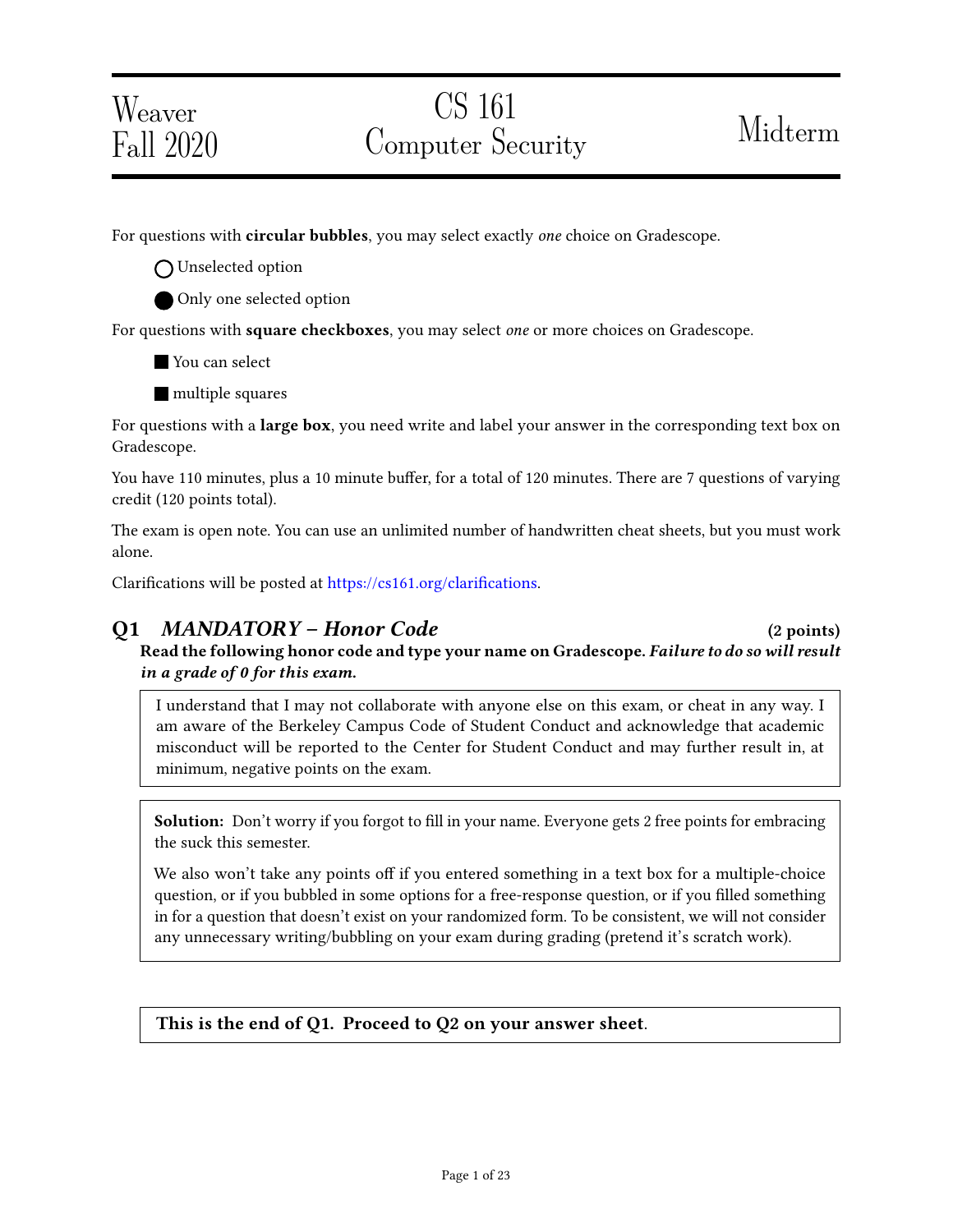Grade distribution (out of 120 points):

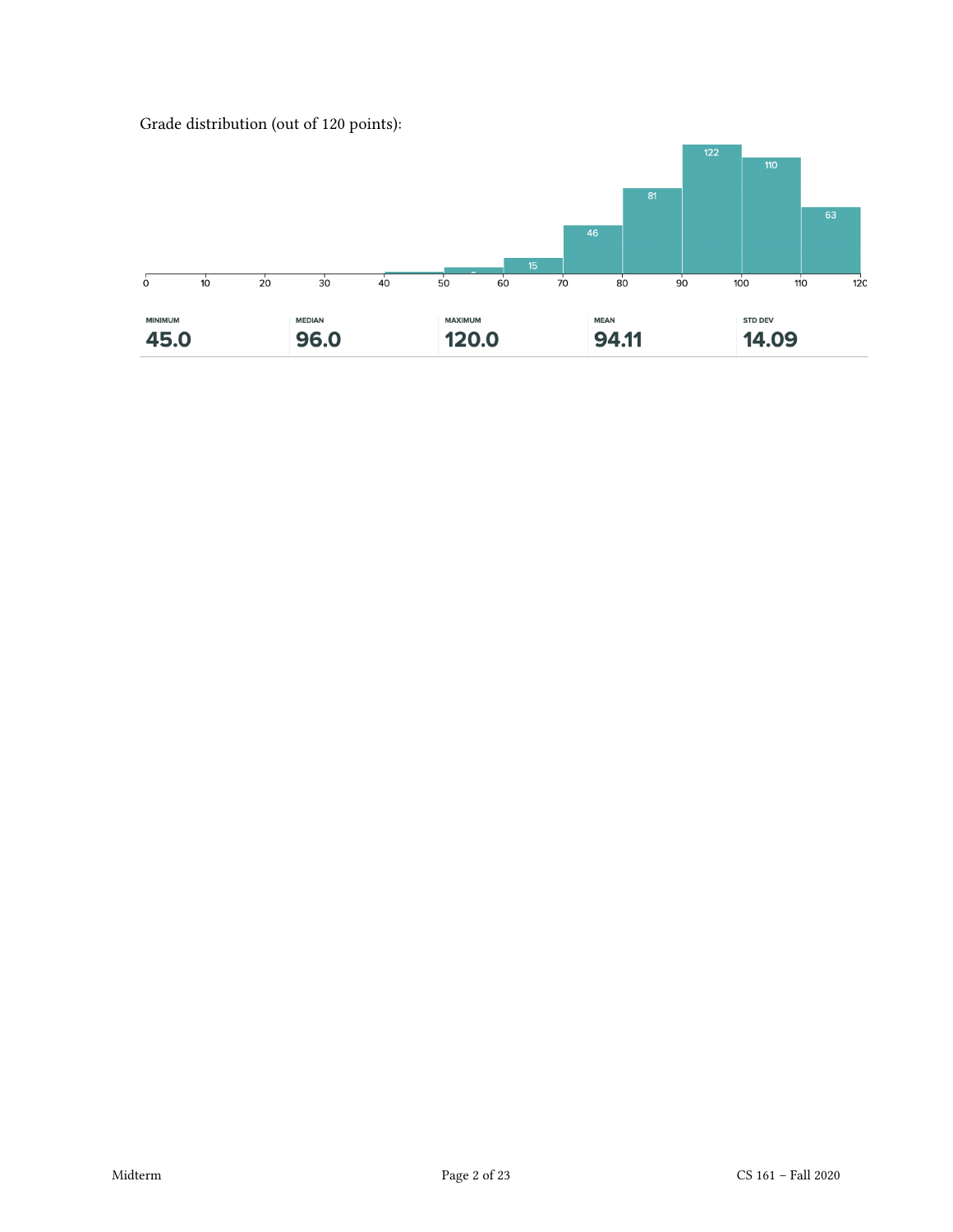### $Q2$  True/false (30 points)

Each true/false is worth 2 points.

 $Q2.1$  True or FALSE: Pointer authentication prevents all buffer overflow attacks.

|  | $\sim$<br>- -<br>×<br>۰. |
|--|--------------------------|
|--|--------------------------|



Solution: False. If you never overwrite a pointer (e.g. rip, sfp, program-allocated pointer on the stack), your exploit won't be detected. Remember, the only way to prevent all buffer overflow attacks is to use a memory-safe language.

Q2.2 True or False: The RET2ESP (Return to ESP) exploit from Project 1, Question 6 does not require knowing the **absolute** address of the shellcode when crafting the exploit.



TRUE **CONSTRUE** 

Solution: True. The RET2ESP technique works even when ASLR is enabled, a case in which we don't know what the exact address of the shellcode is.

Q2.3 TRUE or FALSE: The function  $f(x) = 1$  is a one-way function, since we can't go from 1 to our original value of x.



**Solution:** False. One-way functions are defined as "given  $f(x) = y$ , it is hard to find any x' such that  $f(x') = y'$ . This is false for  $f(x) = 1$ , since you can pick any value and satisfy  $f(x) = f(x')$ .

Q2.4 TRUE or FALSE: EvanBot designs custom buffer overflow protection that blocks all writes to RIP's and SFP's. This is a successful defense against all buffer overflow attacks.

TRUE FALSE



**Solution:** False. We can still overwrite other values on our stack (e.g. an "authenticated" flag).

Q2.5 TRUE or FALSE: Using fgets(buf, size, ...) instead of gets(buf) always prevents an attacker from overflowing buf.

TRUE FALSE



**Solution:** False. It's still possible for us to have an integer conversion vulnerability, where the value of size is greater than the actual value of the buffer (we saw this in the project!).

Many people asked in clarifications whether size is guaranteed to match the size of buf, which caused Nick to say..."Do you always use fgets correctly?"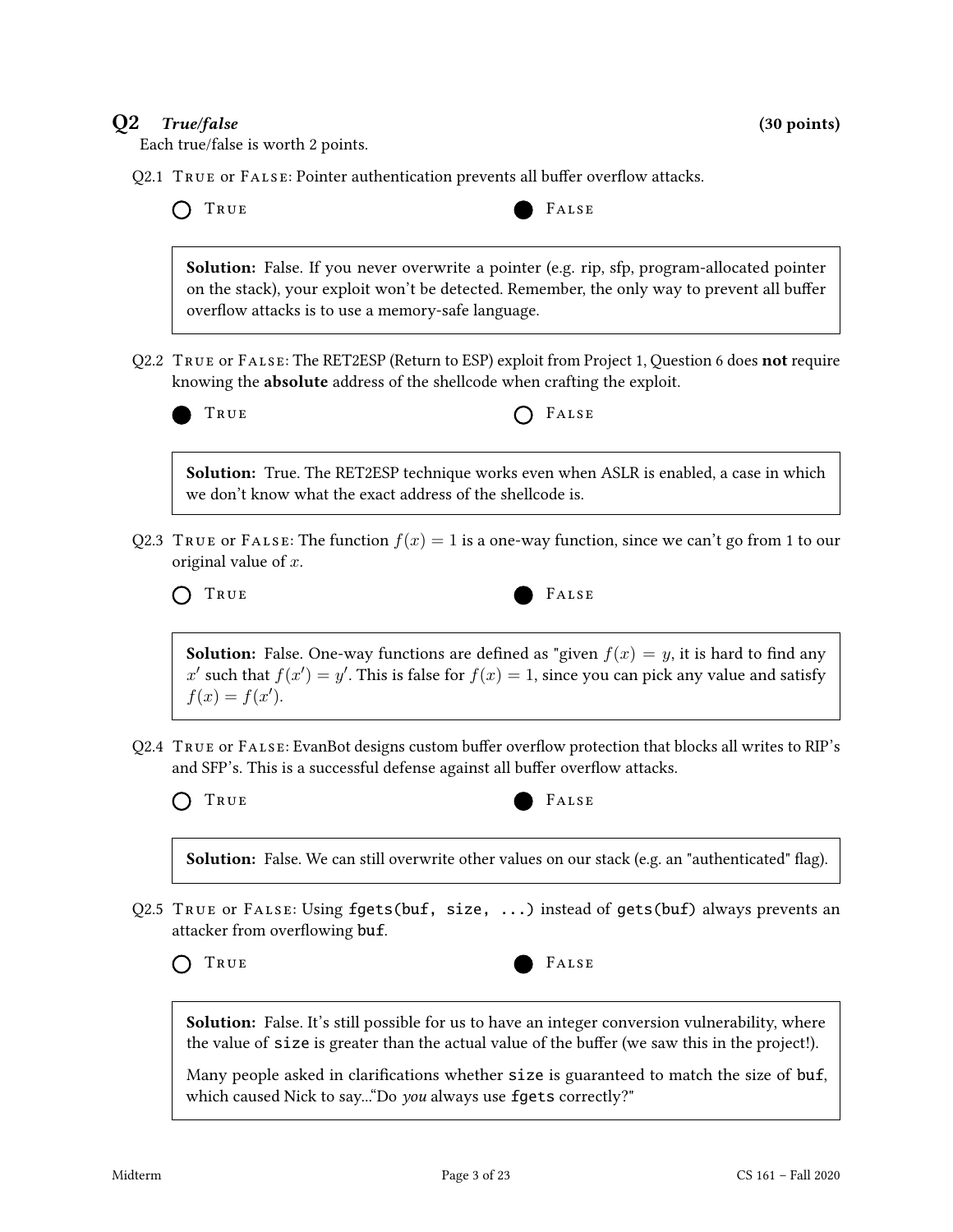$Q2.6$  TRUE or FALSE: Diffie-Hellman is a protocol for sending messages confidentially between two people who don't share a key.



**Solution:** False. Diffie-Hellman is a key exchange protocol that allows two people to agree on a shared secret key. There is no message being sent in the Diffie-Hellman protocol.

Q2.7 True or False: The El Gamal protocol from lecture guarantees integrity.

TRUE **FALSE** 

**Solution:** False. As seen in Homework 2, an attacker could change the ciphertext  $(c_1, c_2)$  to be  $(c_1, 2c_2)$ , causing the recipient to see the message 2x instead of x. There is no way for the recipient to detect this, so El Gamal does not guarantee integrity.

Q2.8 True or False: When using CBC mode, we need to pad messages because the block cipher takes a fixed-length input.

TRUE **CELLES** 

Solution: True. As seen in Homework 2 and Lab 1, CBC mode breaks the plaintext up into blocks and passes each block through block cipher encryption, and since the block cipher takes a fixed-length input, we need the plaintext length to be a multiple of the block size.

 $Q2.9$  TRUE or FALSE: Kerckhoffs's principle assumes that everything about a cryptographic system, including the key, is public knowledge.



Solution: False. Everything *except* the key is public knowledge.

Q2.10 True or False: Slower hashes are useful for password hashing.

 $F$  FALSE

Solution: True. A slower hash only costs a legitimate user an additional fraction of a second to check their legitimate password, but it increases the cost for an attacker performing a dictionary/brute-force attack by a huge constant factor.

Q2.11 True or False: In a digital signature scheme, the verifying key is private, and the signing key is public.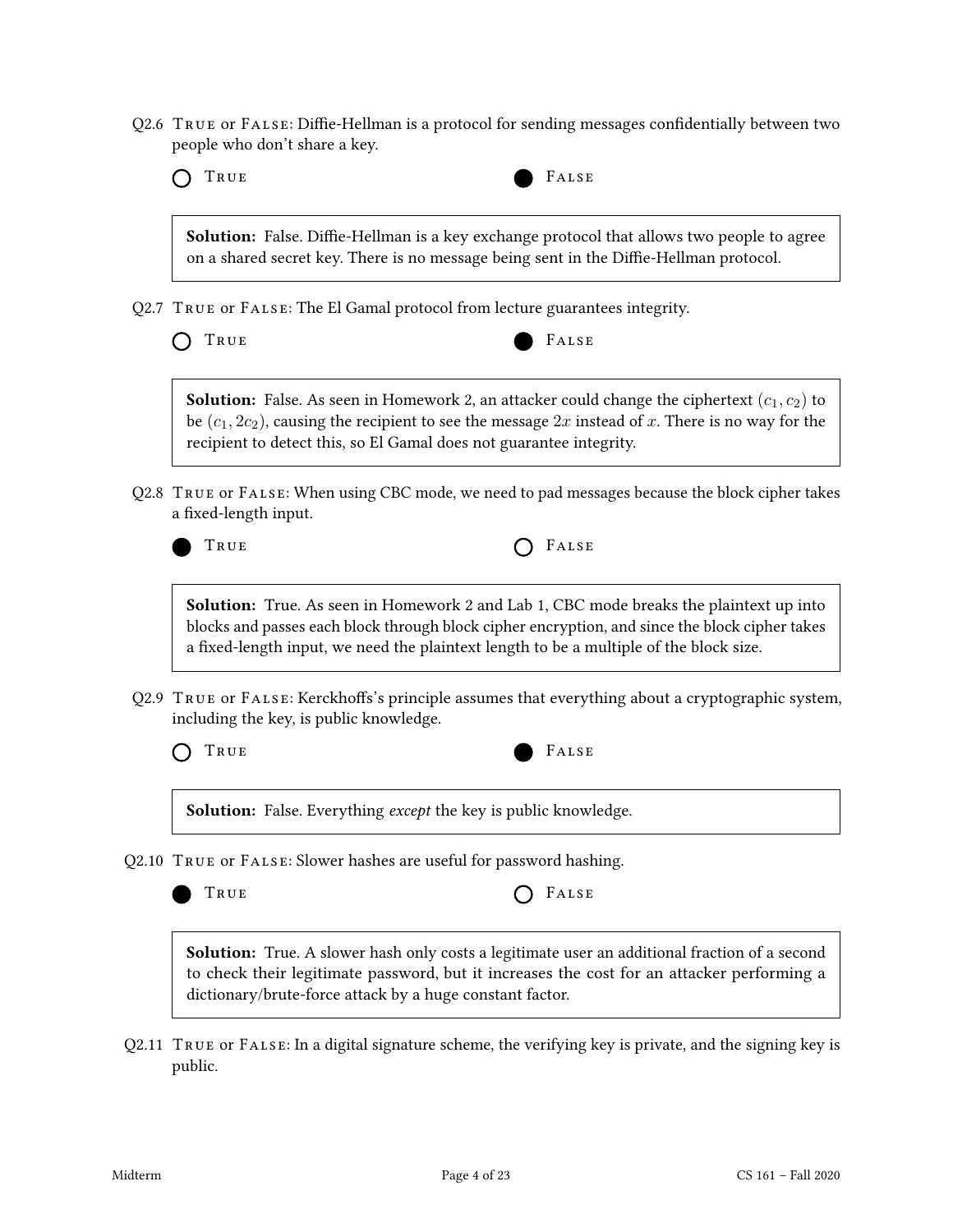



**Solution:** False. The signing key is private, so only the owner of the signing key can generate valid signatures. The verifying key is public, so everyone can verify signatures.

Q2.12 True or False: A 64-bit stack canary on a 64-bit processor provides more protection than a 32-bit stack canary on a 32-bit processor.



TRUE **CONSTRUE** 

Solution: True. A 64-bit random canary is harder to guess by brute-force than a 32-bit random canary. There is no security disadvantage from having a longer stack canary (although there might be negligible performance impact).

Q2.13 True or False: Security is economics, so you should generally not use a \$100 lock to secure a \$10 product.



TRUE **CELLE** 

Solution: True. As seen in Homework 1, a rational consumer should not spend more on the lock than the product.

 $Q2.14$  True or FALSE: The confidentiality of El Gamal is compromised if r, the random value chosen for each message sent, is public.



TRUE **CONSTRUE** 

**Solution:** True. The attacker can recover the original message by multiplying  $c_2$  by  $A^{-r}$ .

Q2.15 True or False: RSA encryption without padding is IND-CPA secure.



Solution: False. RSA encryption without padding, as seen in lecture (and CS70), is not CPA secure because it is deterministic.

This is the end of Q2. Proceed to Q3 on your answer sheet.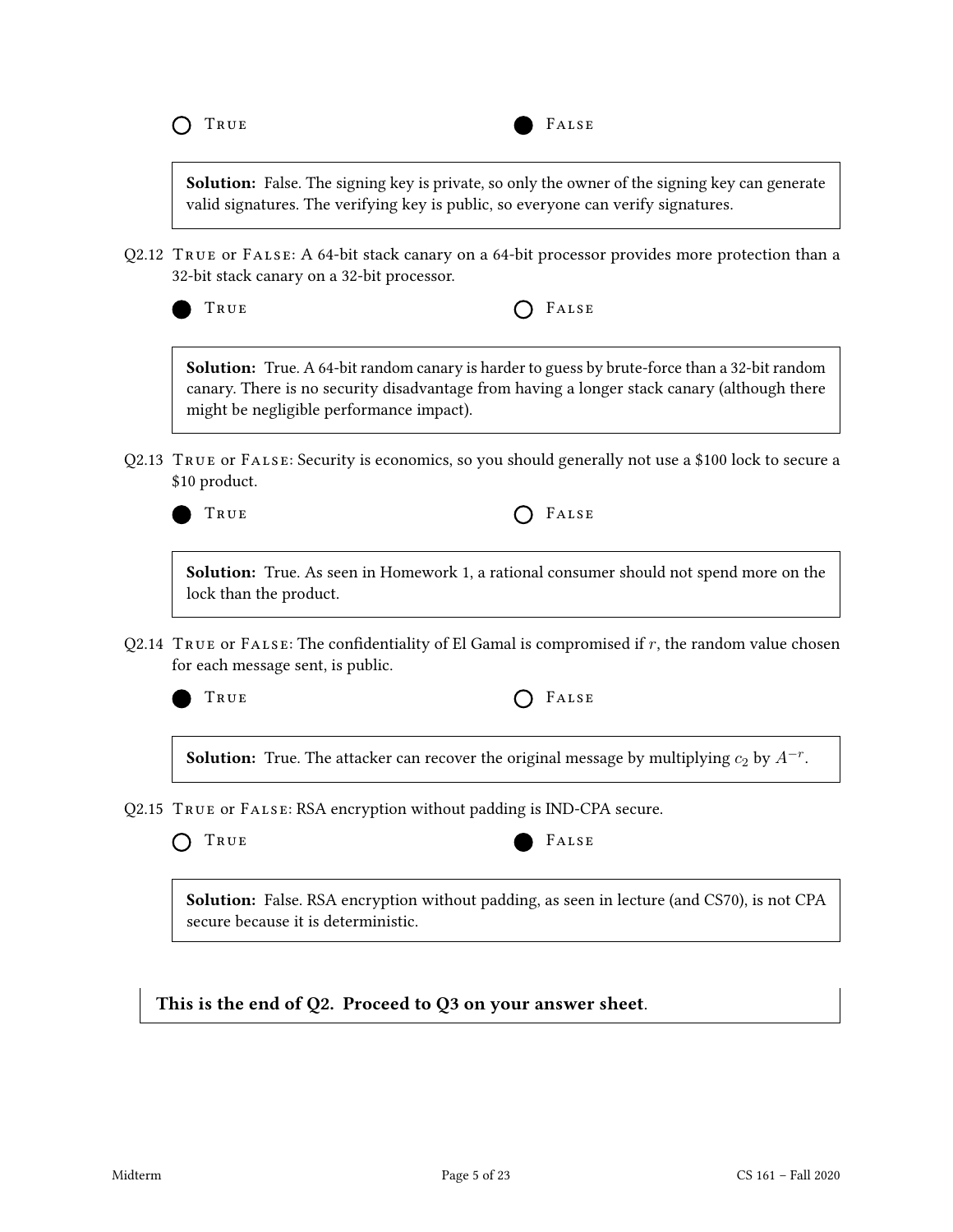#### Q3 MAC Madness (18 points)

Evan wants to store a list of every CS161 student's firstname and lastname, but he is afraid Mallory will tamper with his list.

Evan is considering adding a cryptographic value to each record to ensure its integrity. For each scheme, determine what Mallory can do without being detected.

Assume MAC is a secure MAC, H is a cryptographic hash, and Mallory does not know Evan's secret key k. Assume that firstname and lastname are all lowercase and alphabetic (no numbers or special characters), and concatenation does not add any delimiter (e.g. a space or tab), so nick weaver  $=$  nickweaver.

Clarifications during the exam: Bob is storing the names with the cryptographic value in the database. Duplicate records are not allowed. Mallory can change anything in the database. "A value of her choosing" means any arbitrary value.

 $Q3.1$  (3 points)  $H(firstname||lastname)$ 



(A) Mallory can modify a record to be a value of her choosing

 $\bigcap$  (B) Mallory can modify a record to be a specific value (not necessarily of her choosing)

 $\bigcap$  (C) Mallory cannot modify a record without being detected

 $\bigcap(D)$  —

 $\bigcap(E)$  —

 $\bigcap$  (F) —

Solution: Anybody can hash a value, so Mallory could change a record to be whatever she wants and compute the hash of her new record.

Q3.2 (3 points)  $MAC(k, first name||lastname)$ 

Hint: Can you think of two different records that would have the same MAC?

 $\bigcap$  (G) Mallory can modify a record to be a value of her choosing

(H) Mallory can modify a record to be a specific value (not necessarily of her choosing)

 $\bigcap$  (I) Mallory cannot modify a record without being detected

 $\bigcap$  (J) —

$$
\bigcirc (K) \longrightarrow
$$

$$
\bigcirc\left( L\right) \underline{\qquad \qquad }
$$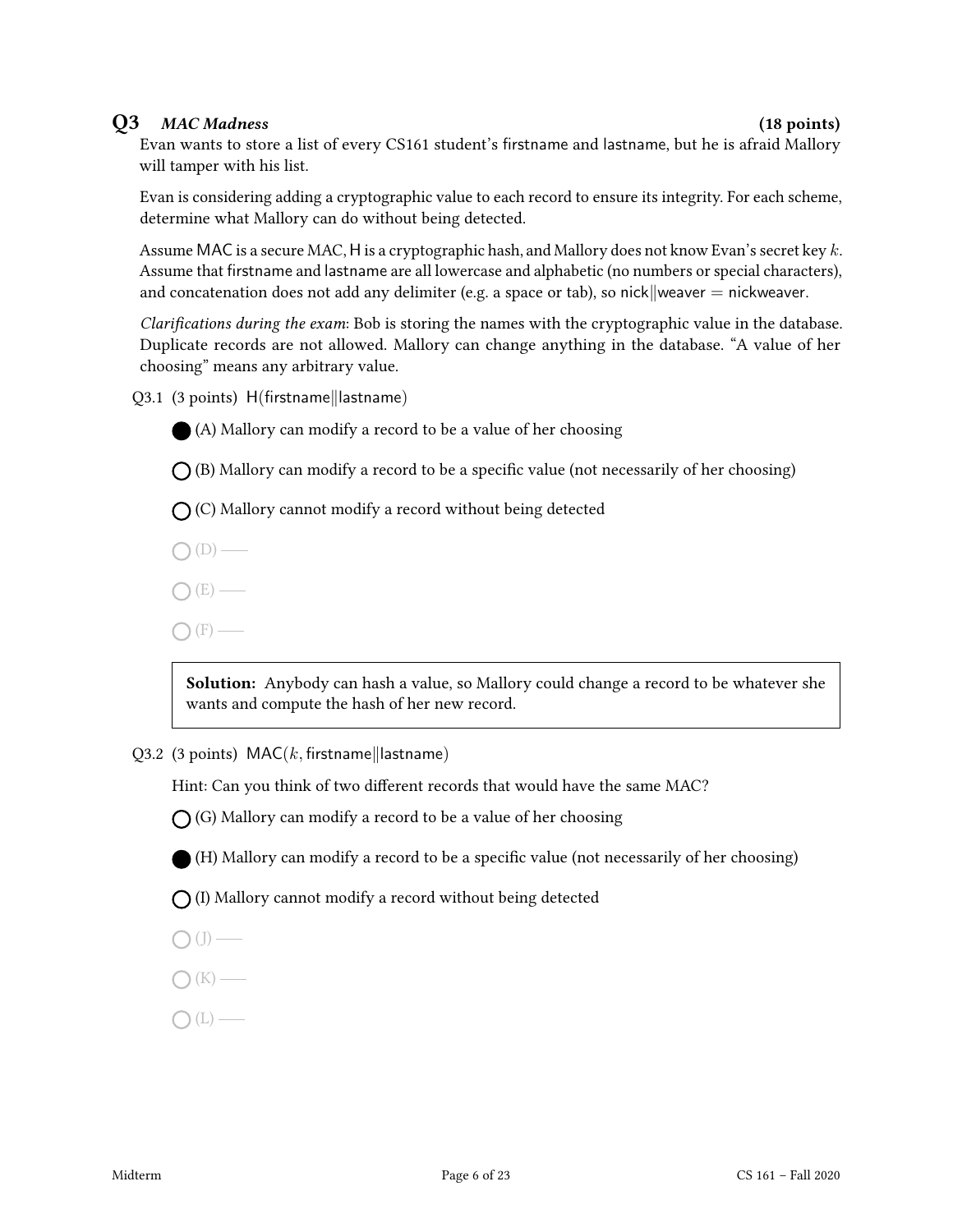**Solution:** Because the concatenation doesn't have any indicator of where the first name ends and the last name begins, Mallory could shift some letters between the first name and last name. For example, she could change the name Nick Weaver to Ni Ckweaver, Nic Kweaver, Nickw Eaver, etc. Since the MAC would remain unchanged, this edit would be undetectable.

Q3.3 (3 points)  $\text{MAC}(k, \text{firstname}|| - || \text{lastname}),$  where "-" is a hyphen character.

 $\bigcap$  (A) Mallory can modify a record to be a value of her choosing

 $\bigcap$  (B) Mallory can modify a record to be a specific value (not necessarily of her choosing)

(C) Mallory cannot modify a record without being detected

- $\bigcap(D)$  —
- $\bigcap(E)$  —
- $\bigcap$  (F) —

Solution: Now, the concatenation includes a separator between first name and last name, so the attack from the previous part is no longer possible. Note that names are alphabetical, so they would never include a dash in them.

Q3.4 (3 points)  $MAC(k, H(firstname)||H(lastname))$ 

 $\bigcap$  (G) Mallory can modify a record to be a value of her choosing

 $\bigcap$  (H) Mallory can modify a record to be a specific value (not necessarily of her choosing)

(I) Mallory cannot modify a record without being detected

 $\bigcirc$  (J) —

 $\bigcap$  (K) —

 $O(L)$  —

Solution: Hashes have fixed-length output, so the attack from the previous part (shifting letters between the first and last name) is not possible here either. It will always be unambiguous where the first hash ends and the second hash begins.

Also, since both hashes are used as input to a single MAC, there is no way for an attacker without the key to generate a valid MAC for any different name.

Q3.5 (3 points)  $MAC(k, first name)||MAC(k, last name)$ 

 $\bigcap$  (A) Mallory can modify a record to be a value of her choosing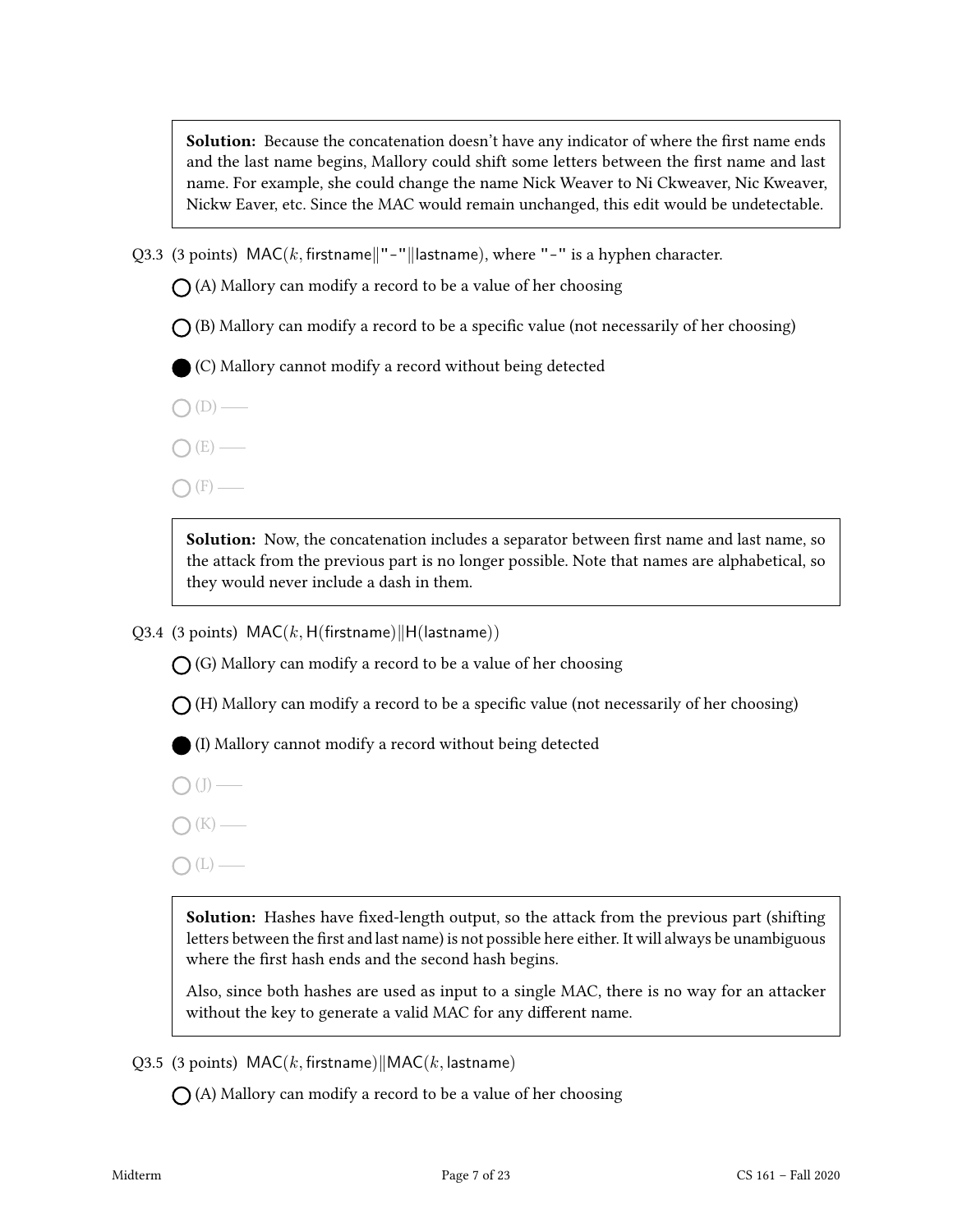(B) Mallory can modify a record to be a specific value (not necessarily of her choosing)

 $\bigcap$  (C) Mallory cannot modify a record without being detected

- $O(D)$  —
- $O(E)$  —

 $\bigcap$  (F) —

Solution: Because the first name and last name have separate MACs, Mallory could swap the first name and last name, and swap the two halves of the MAC.

In other words, Mallory could change the name Nick Weaver to Weaver Nick, and change the MAC from  $MAC(k, \text{nick})$  | MAC(k, weaver) to MAC(k, weaver) | MAC(k, nick).

Q3.6 (3 points) Which of Evan's schemes guarantee confidentiality on his records?

| $\bigcirc$ (J) None of the schemes |
|------------------------------------|
| $O(K)$ —                           |
| $O(L)$ —                           |
|                                    |

Solution: MACs and hashes do not have any confidentiality guarantees.

This is the end of Q3. Proceed to Q4 on your answer sheet.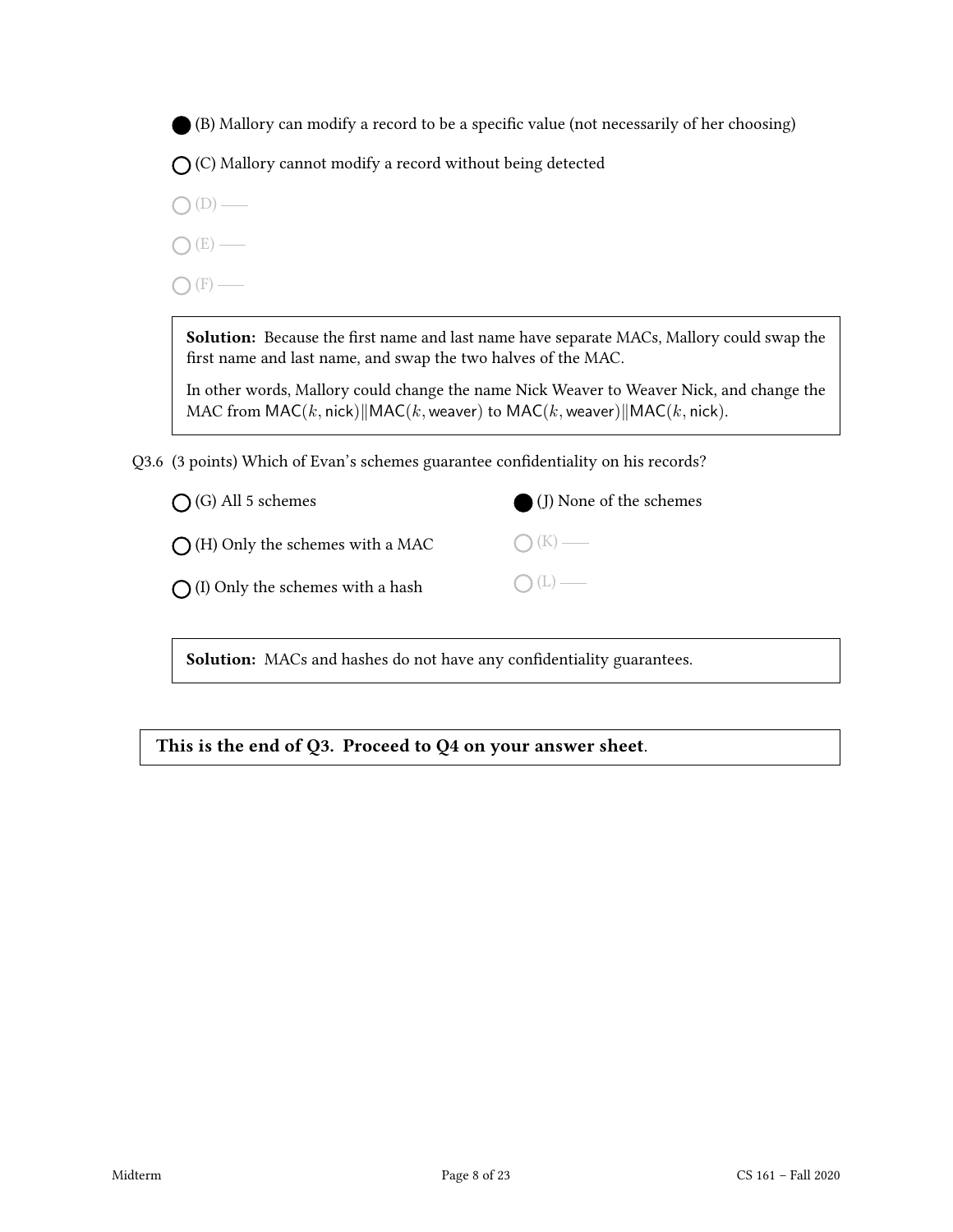#### Q4 Socially Distanced Cipher (18 points)

Bob and Alice want to plan a social distancing picnic, but don't want to invite Eve because she hasn't been wearing a mask in public. They decide to send messages using a new block cipher chaining mode, AES-SDC (Socially Distanced Cipher). Note that AES-SDC requires a different key for each block of the message.



Q4.1 (3 points) Which of the following is the correct decryption expression/diagram for AES-SDC?

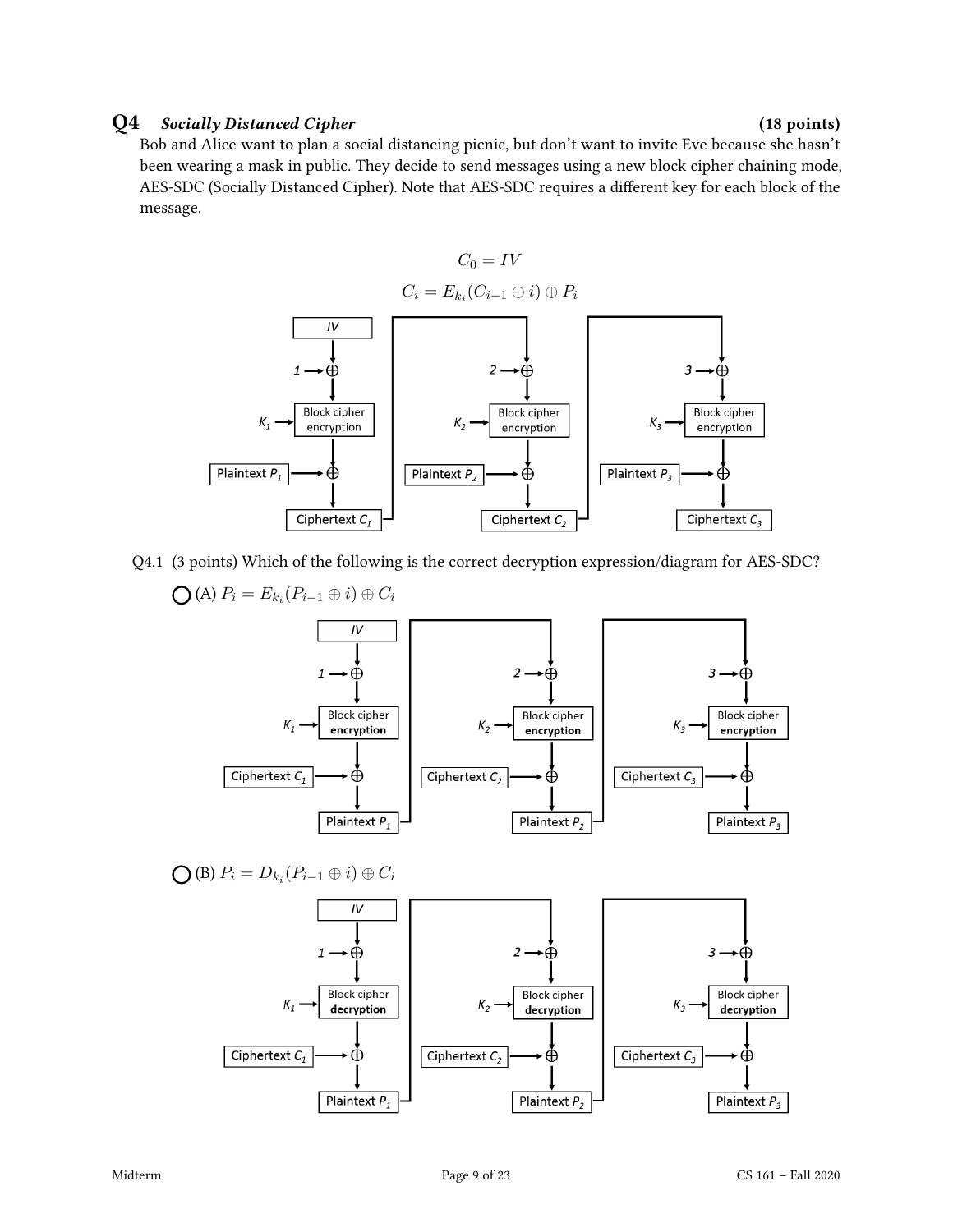(C)  $P_i = E_{k_i}(C_{i-1} \oplus i) \oplus C_i$  $I\vee$  $\oplus$  $2 \rightarrow \oplus$  $3 \rightarrow \oplus$  $\mathbf{1}$ **Block cipher Block cipher Block cipher**  $K_1$ K. encryption encryption encryption Ciphertext  $C_1$ Å Ciphertext  $C_2$ Ciphertext  $C_3$ ⊕ क़ Plaintext  $P_1$ Plaintext  $P_2$ Plaintext  $P_3$ (D)  $P_i = D_{k_i}(C_{i-1} \oplus i) \oplus C_i$  $IV$  $\dot{\oplus}$  $2 \rightarrow \oplus$  $\overline{3}$  – Æ **Block cipher Block cipher Block cipher**  $K_{1}$ decryption decryption decryption Ciphertext  $C_1$ Ф Ciphertext  $C_2$ Ciphertext  $C_3$  $\oplus$ Æ Plaintext  $P_1$ Plaintext  $P_2$ Plaintext  $P_3$  $(E)$  —  $(E)$  –

**Solution:** In equations: To solve for  $P_i$ , XOR both sides of the encryption expression:  $C_i \oplus$  $E_{k_i}(C_{i-1}\oplus i)=P_i.$ 

In pictures: Observing the three-way XOR junctions, we see that to retrieve the plaintext, we need to XOR the ciphertext with the block cipher encryption (not decryption) output. This rules out options (B) and (D). The input to the block cipher encryption is the ciphertext, not the plaintext, which rules out options (A) and (B). Thus option (C) is the correct answer.

Q4.2 (3 points) Select all true statements about this encryption scheme.

Hint: The cipher mode you saw in Homework 2,  $C_i = E_k(C_{i-1}) \oplus P_i$ , is IND-CPA secure.

 $\Box$  (G) Encryption can be parallelized

(I) It is IND-CPA secure

(H) Decryption can be parallelized

 $\Box$  (J) None of the above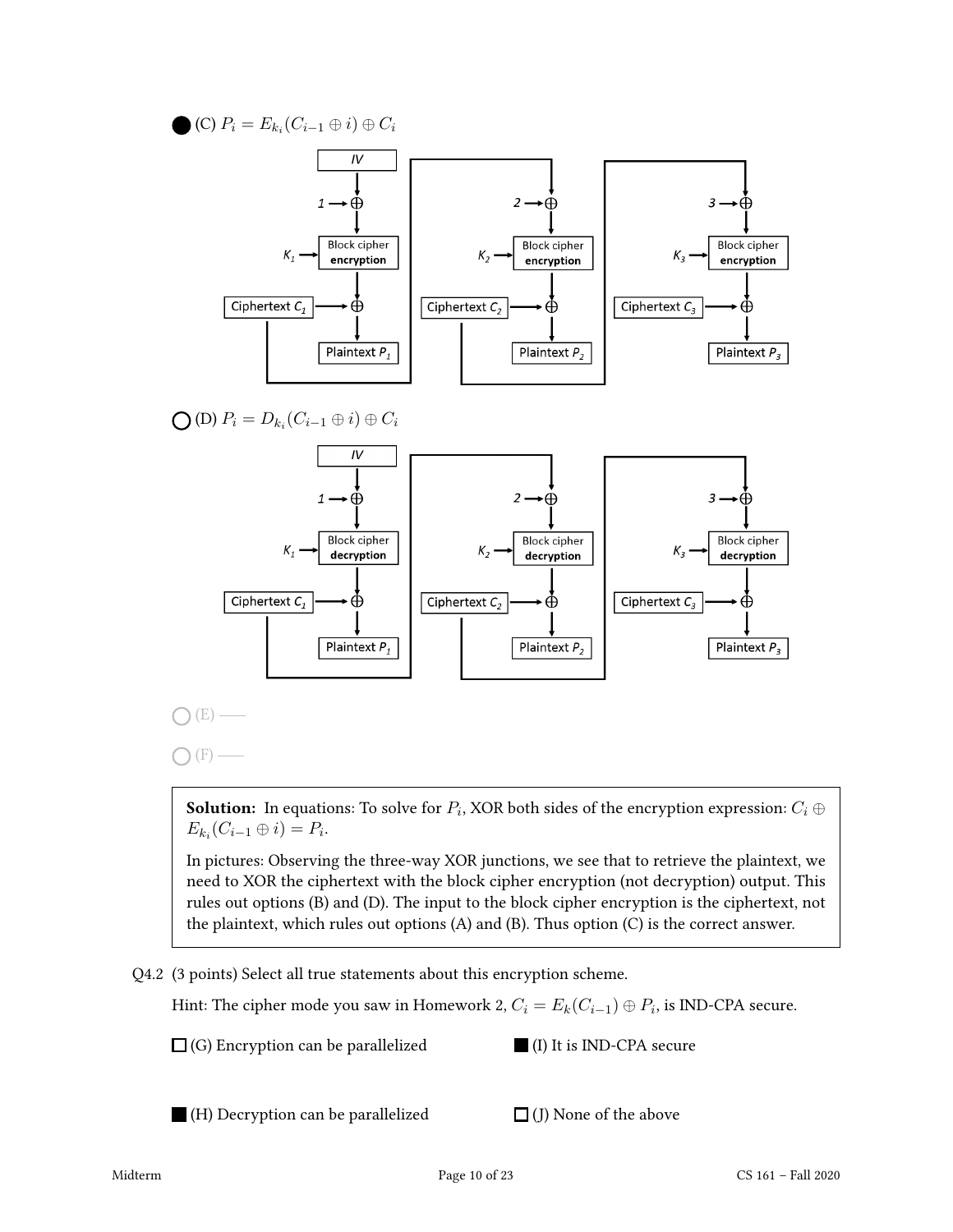**Solution:** Encryption cannot be parallelized, because calculating a ciphertext block  $C_i$  requires the previous ciphertext block  $C_{i-1}$  to be calculated first.

Decryption can be parallelized, because calculating a plaintext block  $P_i$  only requires ciphertext blocks  $C_i$  and  $C_{i-1}$ , which are already known before decryption starts.

The scheme is IND-CPA secure. Intuitively, AES-SDC is the same as the cipher mode from Homework 2, with two differences. First, a different key is used for each block cipher. This doesn't affect IND-CPA security because the attacker still doesn't know any of the secret keys. Second, a counter is added before encryption. This also doesn't affect IND-CPA security, since the output of a block cipher looks random to an attacker without the key, regardless of whether the input is XOR'd with a counter.

Suppose Alice loses some of her shared keys with Bob. Alice wants to encrypt an  $n$ -block message using AES-SDC. For each scenario below, determine which blocks Alice can still encrypt.

Q4.3 (3 points) Alice has all the keys except  $k_4$  and  $k_5$ .

(A) Alice can encrypt all parts of her message except  $P_4$  and  $P_5$ 

(B) Alice can encrypt  $P_1$ ,  $P_2$  and  $P_3$  only.

 $\bigcap$  (C) Alice can encrypt the entire message

 $\bigcap$  (D) Alice cannot encrypt any block of the message

 $\bigcap$  (E) None of the above

 $\bigcirc$  (F) —

**Solution:** The intended answer was (B). Without  $k_4$  and  $k_5$ , Alice cannot run the block cipher encryptions needed to output  $C_4$  and  $C_5$ . Since  $C_5$  is used as an input to further block cipher encryptions, all blocks after  $C_5$  cannot be encrypted either.

Someone in clarifications found an alternate solution to this part. If Alice doesn't know  $k_4$ and  $k_5$  and substitutes random/garbage values for the missing keys, then the corresponding ciphertexts  $C_4$  and  $C_5$  end up being random garbage as well. However, since  $C_5$  is random garbage and is fed to the next encryption block, it can be used as an IV for future encryptions, which causes the rest of the encryption to be correct, even if Bob doesn't know what garbage values Alice used for  $k_4$  and  $k_5!$ 

We accepted both (A) and (B) as correct answers for full credit.

Now, suppose Alice now has all the keys, and Alice sends a  $n$ -block message to Bob. Eve learns some keys and some blocks of ciphertext. For each scenario below, determine which blocks Eve can decrypt.

Clarification during exam: Eve knows the index of all keys and ciphertext blocks that she learns.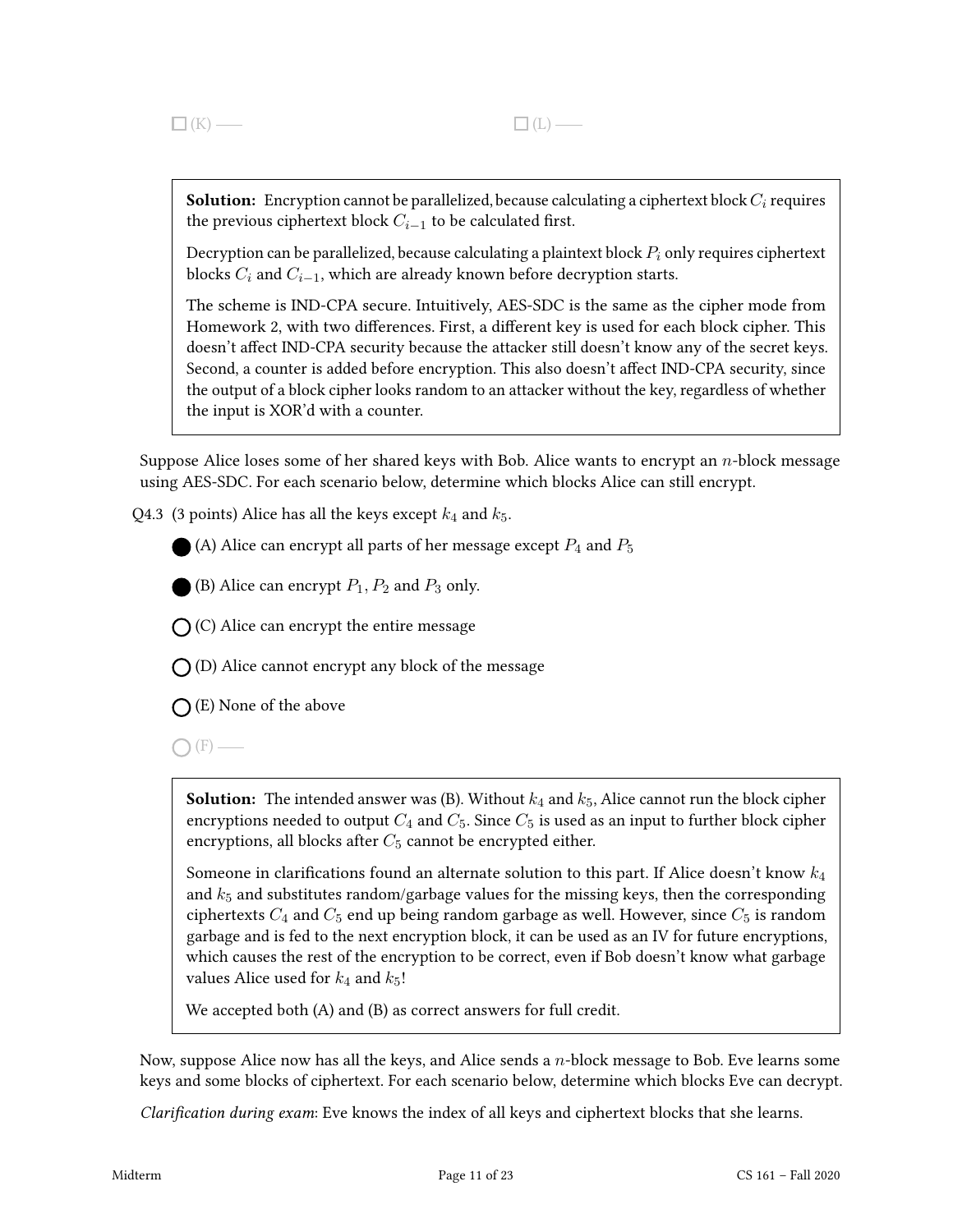Q4.4 (3 points) Eve learns the IV, ciphertext blocks  $C_5$  and  $C_6$ , and key  $k_5$ .

 $\bigcap$  (G) Eve can decrypt  $C_5$  only

 $\bigcap$  (H) Eve can decrypt  $C_5$  and  $C_6$  only

 $\bigcap$  (I) Eve can decrypt all messages intercepted



(J) Eve cannot decrypt any intercepted messages

 $\bigcap$  (K) None of the above

 $\bigcap(L)$  —

**Solution:** In order to decrypt a ciphertext  $C_i$ , Eve needs to gain access to both  $C_{i-1}$  as well as  $k_i$ .

To decrypt  $C_5$ , Eve would need  $k_6$ , which she doesn't have, and to decrypt  $C_6$ , Eve would need  $k_7$ , which she also doesn't have. Thus Eve can't decrypt any intercepted messages.

Someone in clarifications noted that options H and I are technically equivalent, since  $C_5$  and  $C_6$  are the only messages Eve intercepts. However, neither is the correct answer choice, so this didn't affect our grading. Sorry if this caused any confusion.

Q4.5 (3 points) Eve learns the IV, ciphertext blocks  $C_2, C_3$ , and  $C_5$ , and keys  $k_2, k_3$ , and  $k_5$ .

 $\bigcap$  (A) Eve can decrypt  $C_3$  and  $C_5$  only

 $\bigcap$  (B) Eve can decrypt  $C_2$ ,  $C_3$ ,  $C_5$  only

 $\bigcirc$  (C) Eve can decrypt  $C_2, C_3, C_4, C_5$  only

(D) Eve can decrypt  $C_3$  only

 $\bigcap$  (E) Eve cannot decrypt any intercepted messages

 $\bigcap$  (F) None of the above

**Solution:** Using the same reasoning as the previous part, Eve has  $C_2, C_3$ , and  $k_3$ , so she can decrypt  $C_3$ .

To decrypt  $C_2$ , Eve would need  $C_1$ , which she doesn't have, and to decrypt  $C_5$ , Eve would need C4, which she also doesn't have.

Q4.6 (3 points) Bob receives all the keys and ciphertext blocks  $C_1$  through  $C_n$ , but  $C_3$  is corrupted. Which plaintext blocks can Bob successfully decrypt?

Clarification during exam: "Bob receives all the keys and ciphertext blocks  $C_1$  through  $C_n$ " should be "ciphertext blocks  $C_0$  through  $C_n$ ."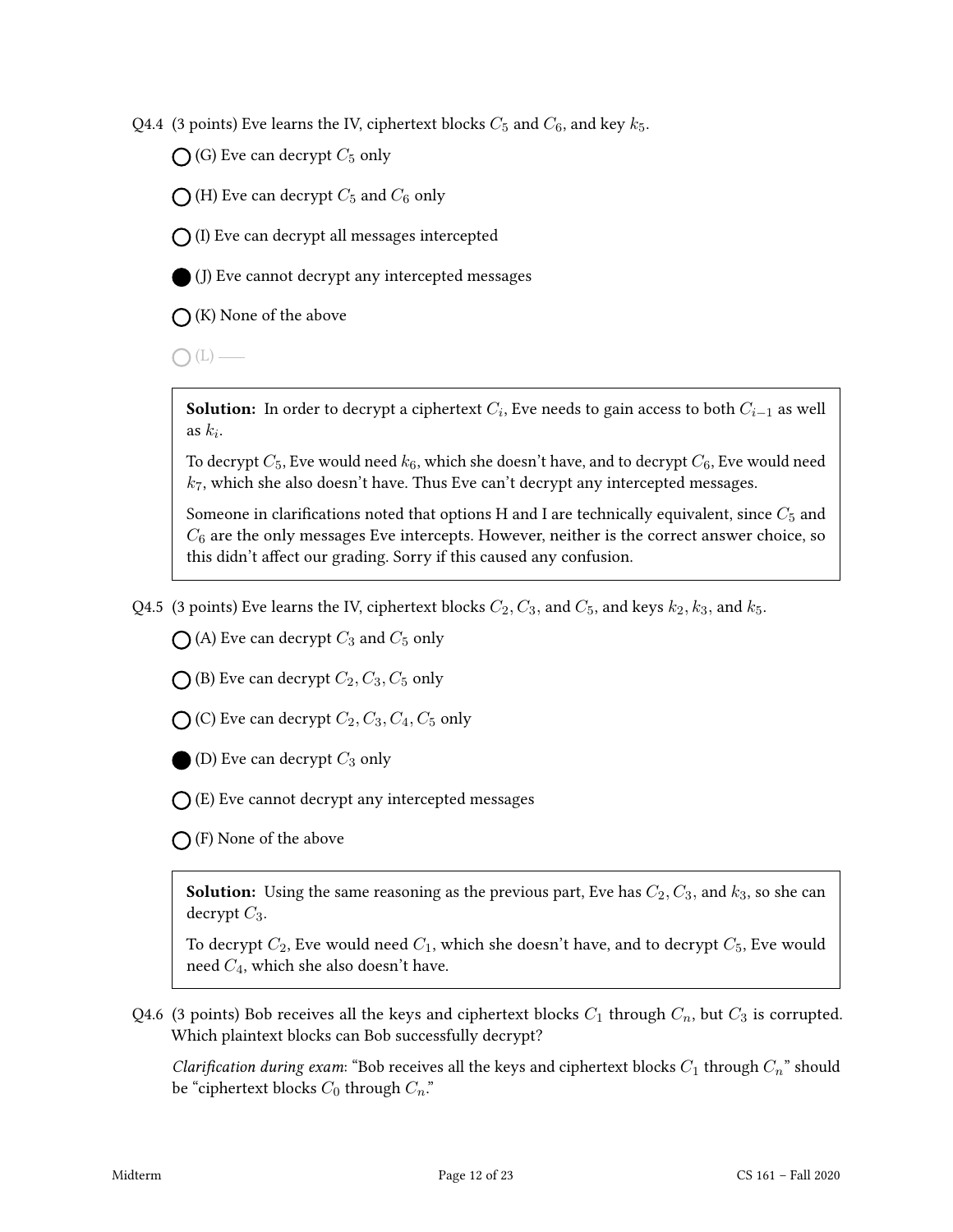$\bigcirc$  (G) Bob can successfully decrypt all blocks except  $C_3$ 

 $\bigcap$  (H) Bob can successfully decrypt all blocks except  $C_4$ 

 $\bigcirc$  (I) Bob can successfully decrypt all blocks except  $C_1, C_2, C_3$ 

(J) Bob can successfully decrypt all blocks except  $C_3$  and  $C_4$ 

 $\bigcirc$  (K) Bob cannot successfully decrypt any of the blocks

(L) None of the above

Solution: The same reasoning from the previous parts applies here as well, where Bob has all the keys and all the ciphertexts, except  $C_3$ .

 $C_3$  is needed in the decryption of  $C_3$  and  $C_4$ , so Bob can't decrypt these two blocks. Bob can decrypt all other blocks.

This is the end of Q4. Proceed to Q5 on your answer sheet.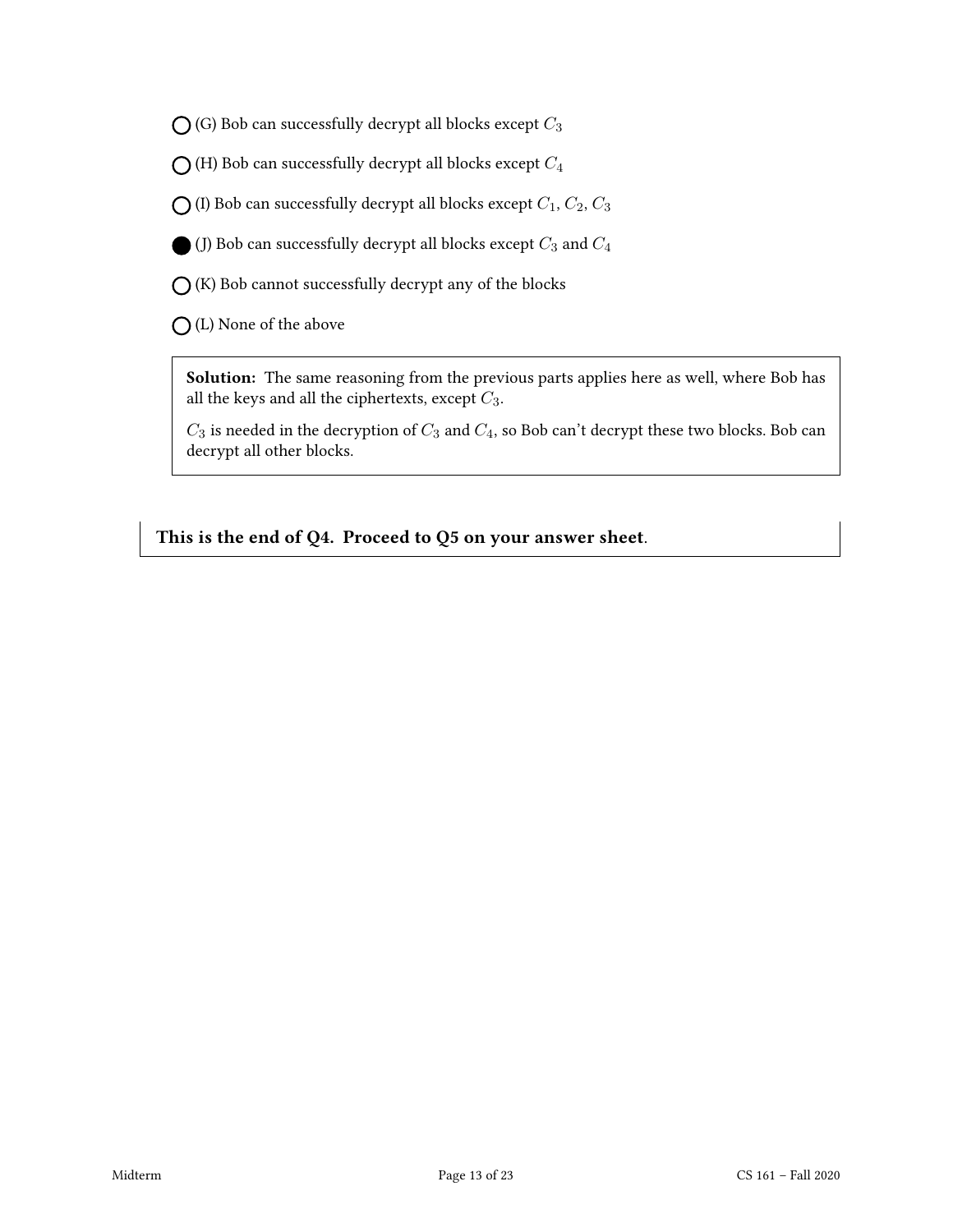### Q5 Hacked EvanBot (16 points)

Hacked EvanBot is running code to violate students' privacy, and it's up to you to disable it before it's too late!

```
1 \#include < stdio . h>
2
3 void spy_on_students (void) {
4 char buffer [16];
5 fread (buffer, 1, 24, stdin);
6 }
7
8 \midint main() {
9 spy_on_students();
10 return 0;
11}
```
The shutdown code for Hacked EvanBot is located at address 0xdeadbeef, but there's just one problem— Bot has learned a new memory safety defense. Before returning from a function, it will check that its saved return address (rip) is not 0xdeadbeef, and throw an error if the rip is 0xdeadbeef.

Clarification during exam: Assume little-endian x86 for all questions.

Assume all x86 instructions are 8 bytes long. <sup>[1](#page-13-0)</sup>Assume all compiler optimizations and buffer overflow defenses are disabled.

The address of buffer is 0xbffff110.

Q5.1 (3 points) In the next 3 subparts, you'll supply a malicious input to the fread call at line 5 that causes the program to execute instructions at 0xdeadbeef, without overwriting the rip with the value 0xdeadbeef.

The first part of your input should be a single assembly instruction. What is the instruction?  $x86$ pseudocode or a brief description of what the instruction should do (5 words max) is fine.

Solution: jmp \*0xdeadbeef

You can't overwrite the rip with 0xdeadbeef, but you can still overwrite the rip to point at arbitrary instructions located somewhere else. The idea here is to overwrite the rip to execute instructions in the buffer, and write a single jump instruction that starts executing code at 0xdeadbeef.

Grading: most likely all or nothing, with some leniency as long as you mention something about jumping to address 0xdeadbeef. We will consider alternate solutions, though.

Q5.2 (3 points) The second part of your input should be some garbage bytes. How many garbage bytes do you need to write?

<span id="page-13-0"></span><sup>&</sup>lt;sup>1</sup>In practice, x86 instructions are variable-length.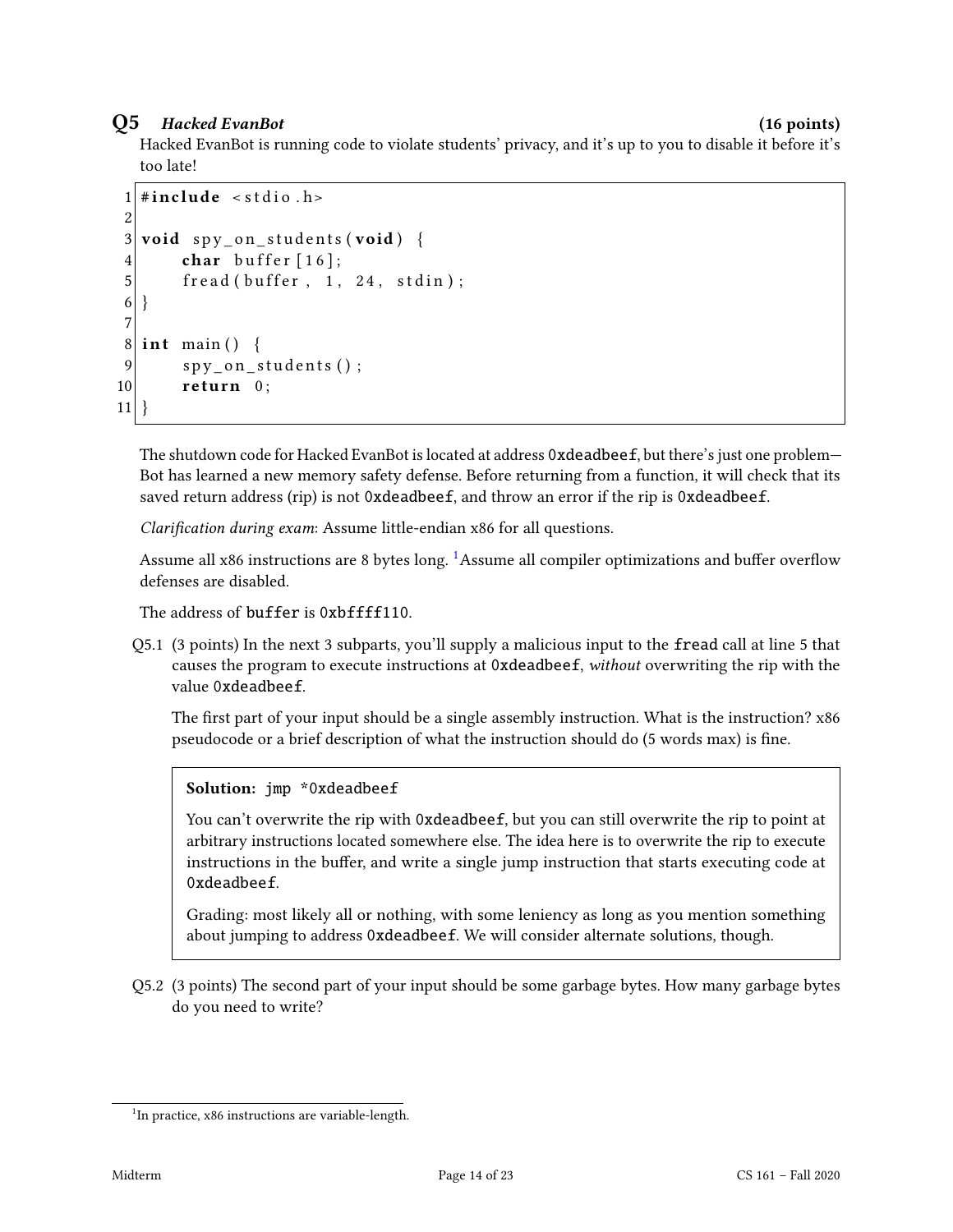**Solution:** After the 8-byte instruction from the previous part, we need another 8 bytes to fill buffer, and then another 4 bytes to overwrite the sfp, for a total of 12 garbage bytes.

Q5.3 (3 points) What are the last 4 bytes of your input? Write your answer in Project 1 Python syntax, e.g.  $x12 \x34 \x56 \x78$ .

Solution: \x10\xf1\xff\xbf

This is the address of the jump instruction at the beginning of buffer. (The address may be slightly different on randomized versions of this exam.)

Partial credit for writing the address backwards.

Q5.4 (3 points) When does your exploit start executing instructions at 0xdeadbeef?

 $\bigcap$  (G) Immediately when the program starts

 $\bigcap$  (H) When the main function returns

(I) When the spy\_on\_students function returns

 $\bigcap$  (J) When the fread function returns

 $\bigcap$  (K) —

 $\bigcap(L)$  —

Solution: The exploit overwrites the rip of spy\_on\_students, so when the spy\_on\_students function returns, the program will jump to the overwritten rip and start executing arbitrary instructions.

Q5.5 (4 points) Which of the following defenses would stop your exploit from the previous parts?

■ (A) Non-executable pages (also called DEP, W<sup> $\chi$ </sup>, and the NX bit)

(B) Stack canaries

 $\blacksquare$  (C) ASLR

(D) Rewrite the code in a memory-safe language

 $\Box$  (E) None of the above

 $\Box$  (F) —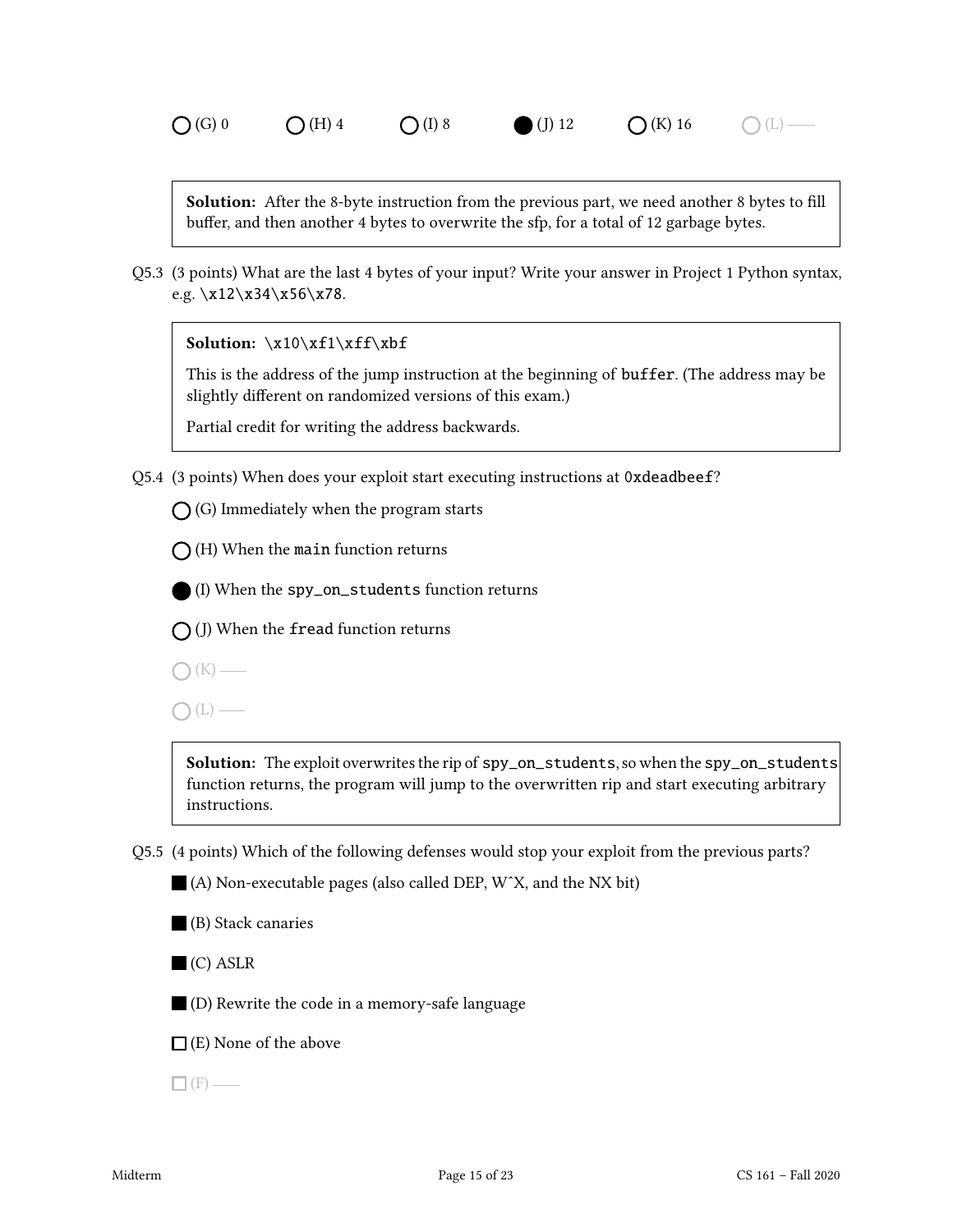Solution: Non-executable pages prevents the exploit because the exploit requires executing the jmp instruction that was written on the stack.

Stack canaries prevent the exploit because the exploit will overwrite the canary between buffer and the rip.

ASLR prevents the exploit because the exploit requires overwriting the rip with a known address on the stack.

Many people asked in clarifications if ASLR would change the address of the shutdown code at 0xdeadbeef. We didn't answer this clarification because it doesn't affect the correct answer choice here: even if you knew the absolute address of the shutdown code, you couldn't overwrite the rip with the address of the buffer on the stack, because ASLR would randomize addresses on the stack.

Using a memory-safe language always prevents buffer overflow attacks.

This is the end of Q5. Proceed to Q6 on your answer sheet.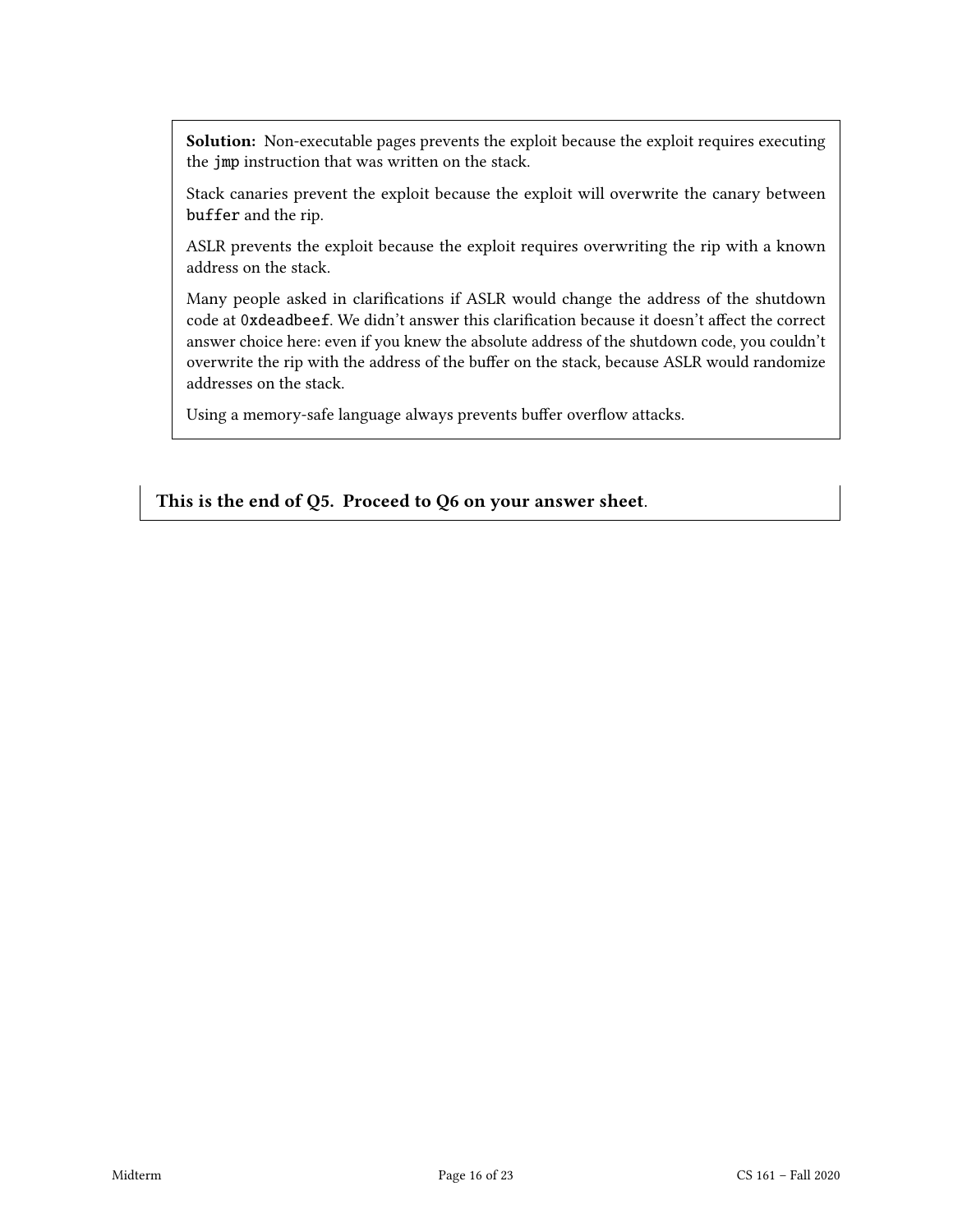### $Q6$  Chegg (17 points)

Engineers at Chegg are analyzing different password management techniques. Unfortunately, the engineers at Chegg used Chegg to make it through CS 161, so they don't remember anything they learned!

 $Q6.1$  (3 points) Suppose there is an offline attacker (with access to the hashed passwords file) and an online attacker (without access to the hashed passwords file). Chegg implements a CAPTCHA on its login page. Which attacker(s) does the CAPTCHA prevent from performing a dictionary attack?

Clarification during exam: "prevent from performing a dictionary attack" means make the attack significantly more expensive.

| $\bigcap$ (A) The offline attacker only | $\bigcap$ (D) Neither attacker |
|-----------------------------------------|--------------------------------|
| (B) The online attacker only            | $O(E)$ —                       |
| $\bigcap$ (C) Both attackers            | $\bigcap$ (F) —                |

Solution: The CAPTCHA makes the attack significantly more difficult for the online attacker, who would have to fill out a CAPTCHA every time they try a guess at the password.

However, it would not stop the offline attacker, since they already have access to all the hashed passwords.

Q6.2 (3 points) Instead of salting each password hash, Chegg engineers XOR the hashed password with the account creation timestamp and store the XOR'd password hash with the timestamp in their database.

True or false: This successfully prevents an offline attacker from performing a dictionary attack.

Clarification during exam: The timestamp and the XOR'd password hash are both stored in the database. The offline attacker has the entire database.

 $\bigcap$  (G) True (H) False  $\bigcap$  (I)  $\longrightarrow$   $\bigcap$  (I)  $\longrightarrow$   $\bigcap$  (K)  $\longrightarrow$   $\bigcap$  (L)  $\longrightarrow$ 

- 
- 

Solution: False. An attacker could simply XOR each hash with the account creation timestamp to retrieve the original unsalted hash, which would be susceptible to dictionary attacks.

Q6.3 (4 points) One of Chegg's competitors, Course Hero, has been compromised, and all of their user accounts and passwords have been leaked in plaintext. Select all defenses that Chegg could use to protect students who use the same password for Chegg and Course Hero.

 $\Box$  (A) Use a slow hash function

 $\Box$ (B) Include a salt in the password hash e.g. store a tuple of (salt, H(salt||password))

(C) Require every login attempt to also provide a random code sent by a secure SMS to the registered user's phone (a secure second factor)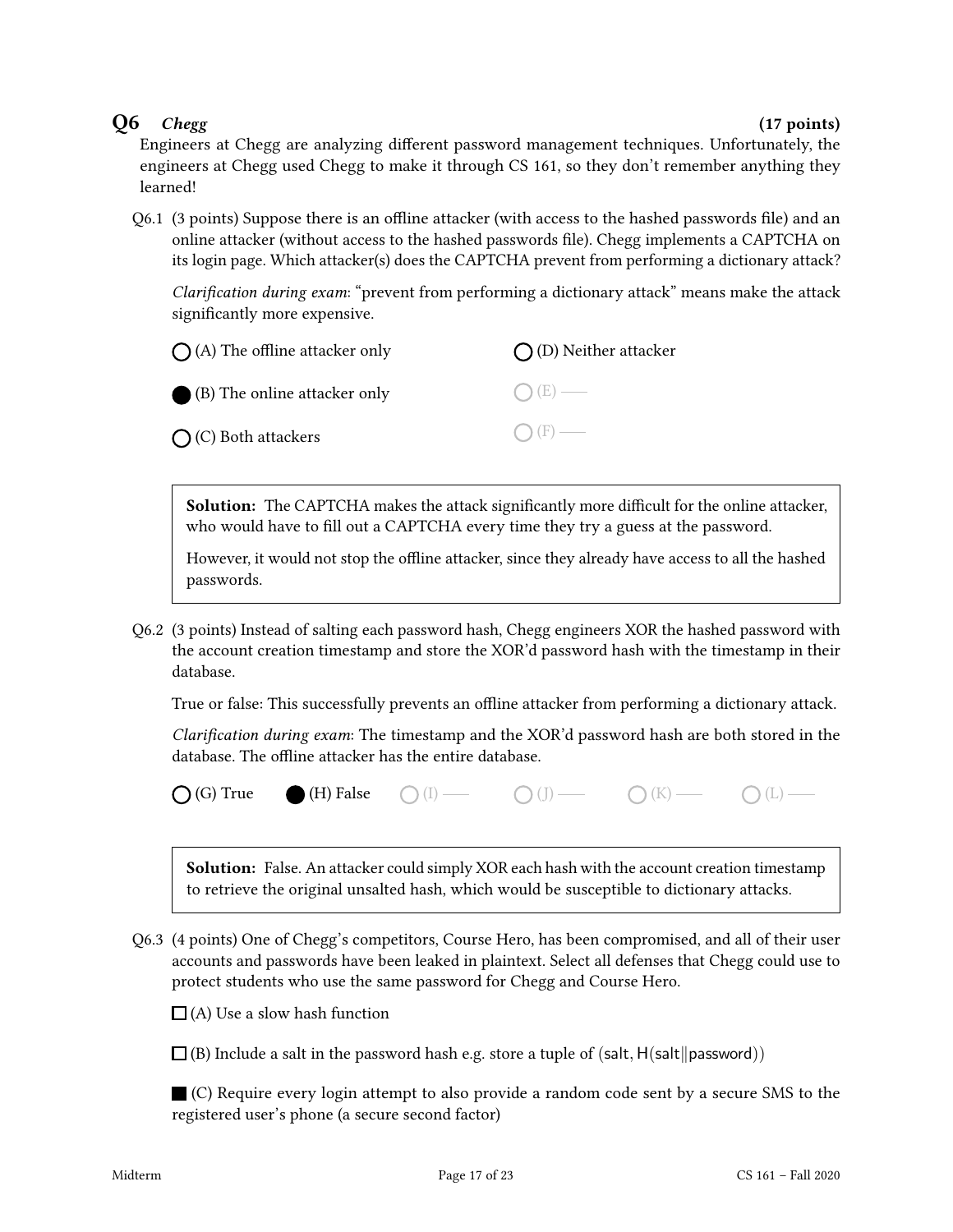$\square$  (D) During the account creation phase, require every password to end with -CHEGG

 $\Box$  (E) None of the above

 $\Box$  (F) —

**Solution:** A slow hash function, salted hashes, and passwords ending in -CHEGG all do nothing to stop an attacker who knows the plaintext passwords.

Two-factor authentication is the only valid defense here. Now, an attacker can't use the leaked passwords to log into the user's Chegg account, because they don't have the random code sent to the user's phone.

Some people asked in clarifications whether the attacker knows which password corresponds to which user. This doesn't change the answer, because even if the attacker doesn't have a mapping of users to passwords, the list of passwords still significantly reduces the search space for an attacker to try logins to Chegg accounts.

Chegg uses a certificate chain in order to verify tutors. When tutors post responses, they attach a digital signature of their response along with their certificate. Students can verify the authenticity of a response by verifying the certificate and using the public key in the certificate to verify the signature.

The certificate chain is below. Assume that the Chegg Root Certificate Authority (CA) is hardcoded into students' browsers.

- 1. Identity: Director of Chegg Recruiting (Verified by Chegg Root CA)
- 2. Identity: Campus Chegg Recruiter (Verified by Director of Chegg Recruiting)
- 3. Identity: Authorized Tutor (Verified by Campus Chegg Recruiter)
- Q6.4 (4 points) EvanBot is not a valid tutor, but wants to create a fake tutor response with a valid signature. Which of these attacks would allow Bot to accomplish this?

 $\Box$  (G) Steal the public key of the Campus Chegg Recruiter

(H) Steal the private key of the Director of Chegg Recruiting

(I) Steal the private key of the Chegg Root CA

 $\Box$  (J) Steal the certificate of an authorized tutor

 $\Box$  (K) None of the above

 $\Box$ (L) —

Solution: Public keys and certificates are public and well-known, so an attacker who steals them can't do anything to forge a message.

Stealing the private key of any individual in the certificate chain above the Authorized Tutor level allows EvanBot to create a forged certificate with a valid signature.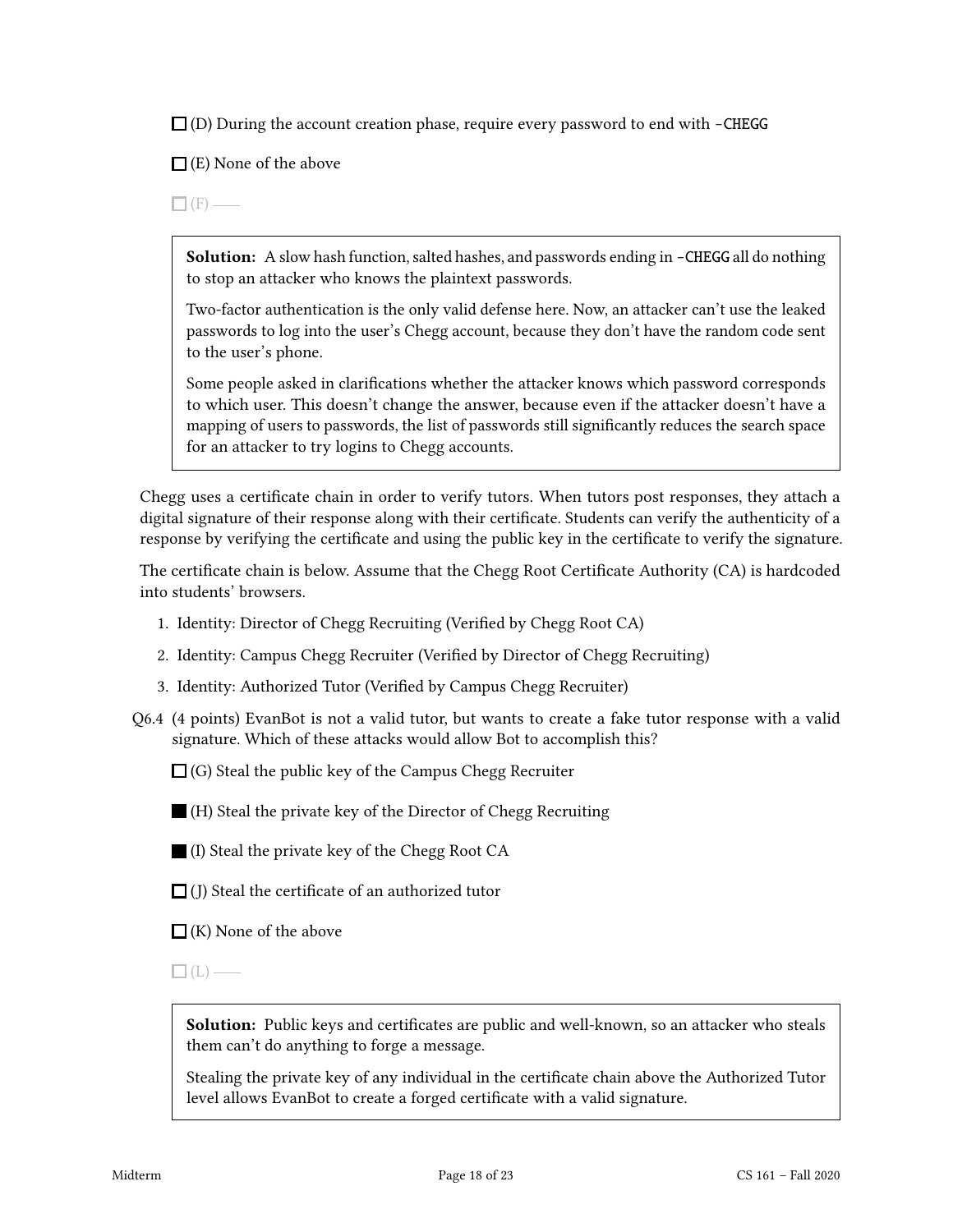For example, EvanBot can use the private key of the Director of Chegg Recruiting to sign a certificate for a fake Campus Chegg Recruiter made up by EvanBot. Then, EvanBot uses the private key of the made-up Campus Chegg Recruiter to sign a certificate of a fake tutor. Finally, EvanBot can use the private key of the fake tutor to sign a tutor response.

Q6.5 (3 points) EvanBot gains access to the private key of Dave, who is an authorized tutor. Which of the following can EvanBot do?

 $\Box$  (A) Post a valid response as Nick, an existing tutor

(B) Post a valid response as Dave

 $\Box$  (C) Create and sign a certificate for Raluca, a new tutor

 $\square$  (D) None of the above

 $\Box$  (E) —

 $\Box$ (F) —

Solution: Dave's private key cannot be used to sign messages as Nick, who would have a different private key.

Dave's private key can be used to sign messages as Dave.

Dave's private key is at the tutor level (the lowest level of the certificate chain), so it cannot be used to sign certificates.

This is the end of Q6. Proceed to Q7 on your answer sheet.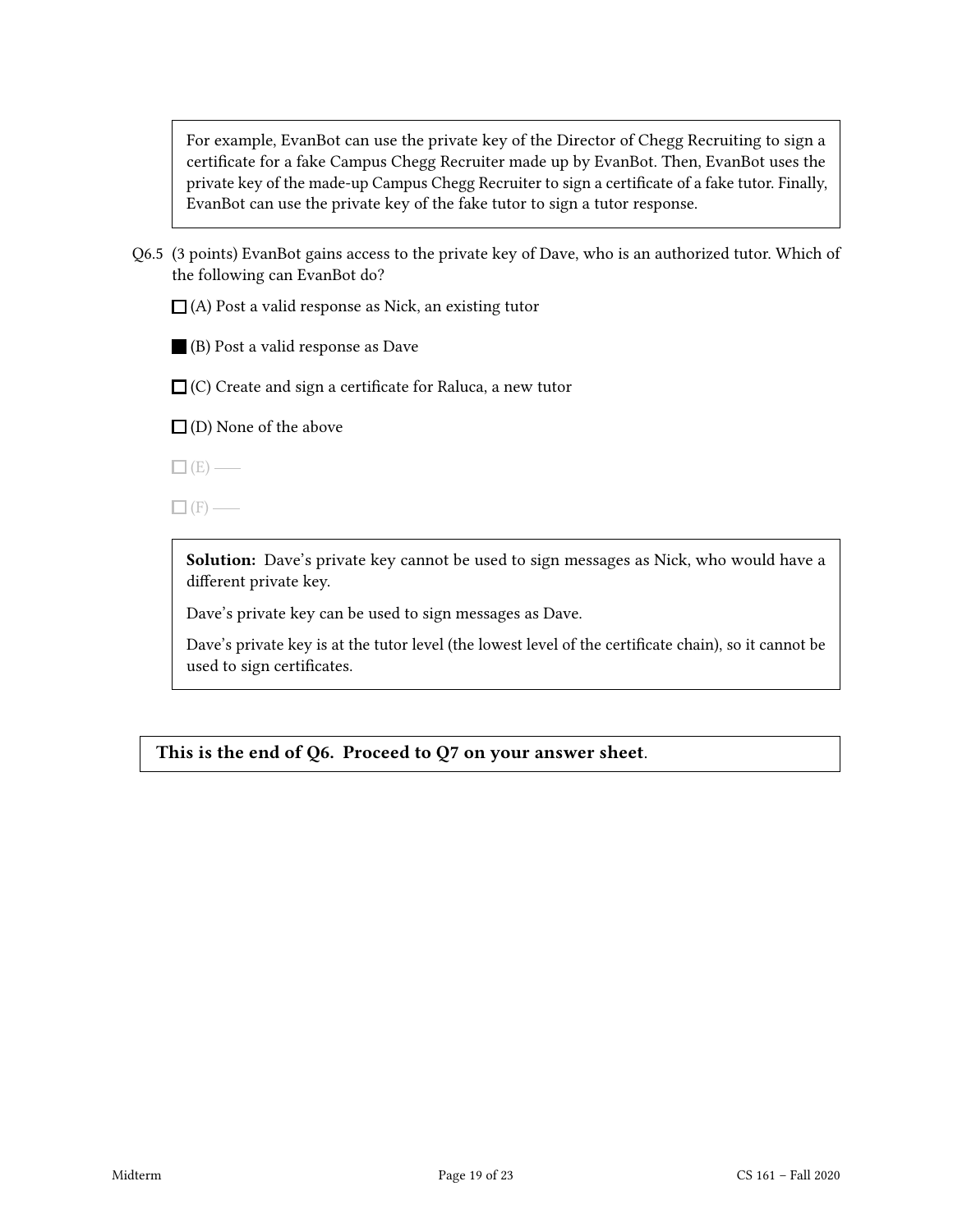### Q7 Stack Exchange (19 points)

Consider the following vulnerable C code:

```
1 \mid \#include <br/> <br/> <br/> <br/>
dellefturnations <br/>
dellefturnations <br/>
dellefturnations <br/>
dellefturnations <br/>
dellefturnations de la solution de la solution de la solution de la solution de la solut
 2 \#include <inttypes.h>
 3 \# include \lt stdio . h >
 4
 5 void prepare input (void) {
 6 char buffer [64];
 7 int64_t *ptr;
 8
 9 printf ("What is the buffer ?\ln");
10 fread (buffer, 1, 68, stdin);
11
12 printf ("What is the pointer?\n");
13 \left| \begin{array}{c} \text{fread}(\& \text{ptr} \ , \quad 1, \quad \text{sizeof} \ (\text{uint64\_t} \ *) \ , \quad \text{stdin}) \ ; \end{array} \right.14
15 if (ptr < buffer || ptr >= buffer + 68) {
16 printf ("Pointer is outside buffer!");
17 return;
18 }
19
20 \vert /* Reverse 8 bytes of memory at the address ptr */
21 * \text{ptr} = \text{bswap} 64 (* \text{ptr}) ;22 }
23
24 int main (void) {
25 prepare_input ();
26 return 0;
27 }
```
The <code>bswap\_64</code> function  $^2$  $^2$ takes in 8 bytes and returns the 8 bytes in reverse order.

Assume that the code is run on a 32-bit system, no memory safety defenses are enabled, and there are no exception handlers, saved registers, or compiler padding.

Q7.1 (3 points) Fill in the numbered blanks on the following stack diagram for prepare\_input.



<span id="page-19-0"></span> $2^2$ Technically, this is a macro, not a function.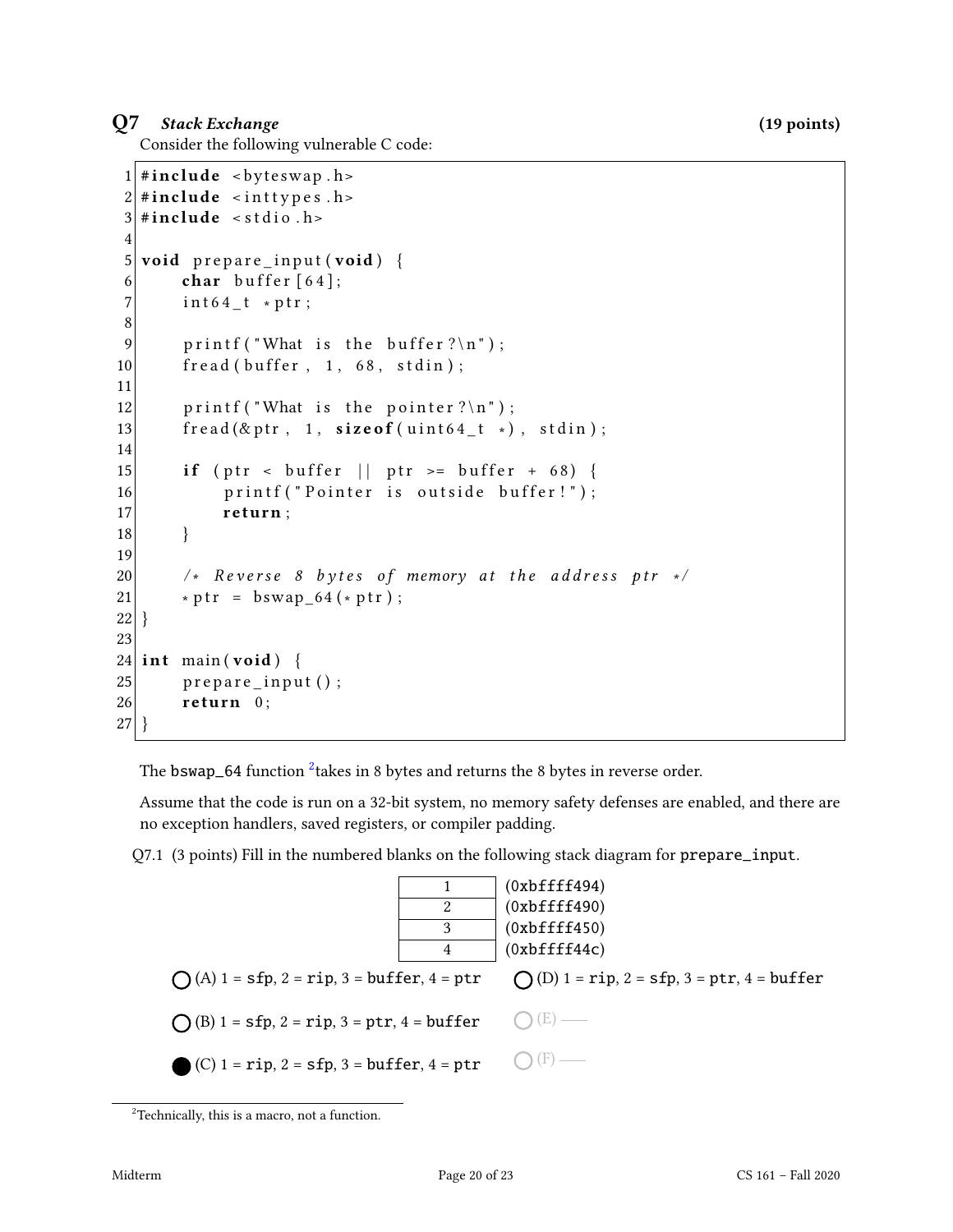Solution: The rip is pushed onto the stack first, followed by the sfp, followed by the first local variable buffer, followed by the second local variable ptr. (Remember that local variables are placed on the stack, highest-to-lowest address, in the order they are defined in the code.)

Q7.2 (4 points) Which of these values on the stack can the attacker write to at lines 10 and 13? Select all that apply.

| $(G)$ buffer           | $\square$ (J) rip            |
|------------------------|------------------------------|
| $\blacksquare$ (H) ptr | $\Box$ (K) None of the above |
| $\blacksquare$ (I) sfp | $\Box$ (L) —                 |

Solution: At line 10, the attacker can write 68 bytes starting at buffer. This overwrites all 64 bytes buffer and the 4 bytes directly above it, which is the sfp.

At line 13, the attacker can write exactly 1 uint64\_t \* into ptr. This overwrites ptr, and nothing else.

Notice that the rip cannot be directly overwritten.

Q7.3 (3 points) Give an input that would cause this program to execute shellcode. At line 10, first input these bytes:

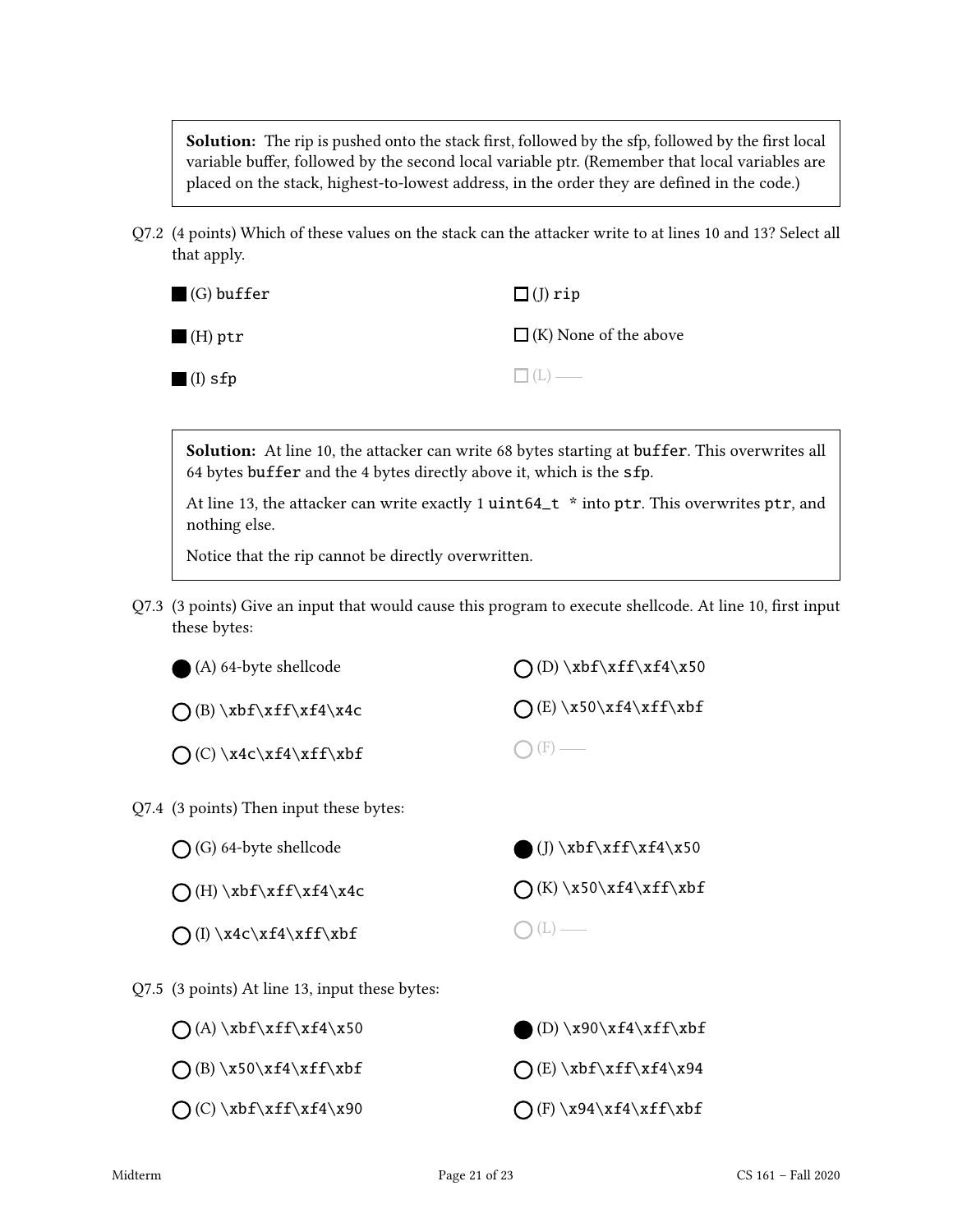Solution: Line 10 writes 68 bytes into the 64-byte buffer, which lets us overwrite the sfp, but not the rip.

Line 13 lets us write a value into  $ptr$ , which is then dereferenced in a call to bswap\_64. This lets us reverse any 8 bytes in memory we want, as long as they are between buffer and  $buffer + 68$ , i.e. in the buffer or sfp.

The overarching idea here is to write the address of shellcode in the sfp, and then use the call to bswap\_64 to swap the sfp and the rip.

First, we write the 64 bytes of shellcode into the buffer. Then, we overwrite the sfp with \xbf\xff\xf4\x50. These bytes are written backwards because bswap\_64 will reverse all 8 bytes of the sfp and the rip. Finally, we write the address of the sfp,  $\x90\xf4\xf\xbf$ , into ptr. These bytes are written normally because bswap\_64 never affects ptr.

Suppose the current rip is 0xdeadbeef. Our input causes the 8 bytes starting at the sfp to be \xbf\xff\xf4\x50\xef\xbe\xad\xde. When we call bswap\_64 at the location of sfp, the 8 bytes starting at sfp are reversed, so they are now \xde\xad\xbe\xef\x50\xf4\xff\xbf. Notice that the rip is now pointing to the address of shellcode in the correct little-endian order. Also note that the original rip has been swapped into the sfp and is now backwards, although we don't care because the rip has already been overwritten.

Note: Because you can overwrite the sfp, you might be tempted to use the off-by-one exploit from Q4 of Project 1. However, this does not work here because you need enough space to write the shellcode and the address of shellcode in the buffer, but the buffer only has space for the shellcode.

Partial credit for Q7.4 option (K) and Q7.5 option (C) (correct address, but backwards).

Q7.6 (3 points) Suppose you replace 68 with 64 at line 10 and line 15. Is this modified code memory-safe?

 $\bigcap$  (G) Yes  $\bigcirc$  (H) No  $\bigcirc$  (I)  $\longrightarrow$   $\bigcirc$  (J)  $\longrightarrow$   $\bigcirc$  (K)  $\longrightarrow$   $\bigcirc$  (L)  $\longrightarrow$ 

Solution: This is still not memory-safe. If you make ptr point at one of the last 4 bytes of buffer, the check at line 15 will pass, but it will cause part of the sfp to be overwritten. For example, if ptr is located 4 bytes before the end of buffer, the last 4 bytes of buffer will be swapped into the sfp.

Because you can overwrite the sfp, you could still exploit this modified code using the technique from Project 1, Question 4 (although as mentioned above, you would need shorter shellcode). Regardless of what shellcode you use, since this code lets you write to the sfp (outside the bounds of buffer), it is not memory-safe.

This is the end of Q7. You have reached the end of the exam.